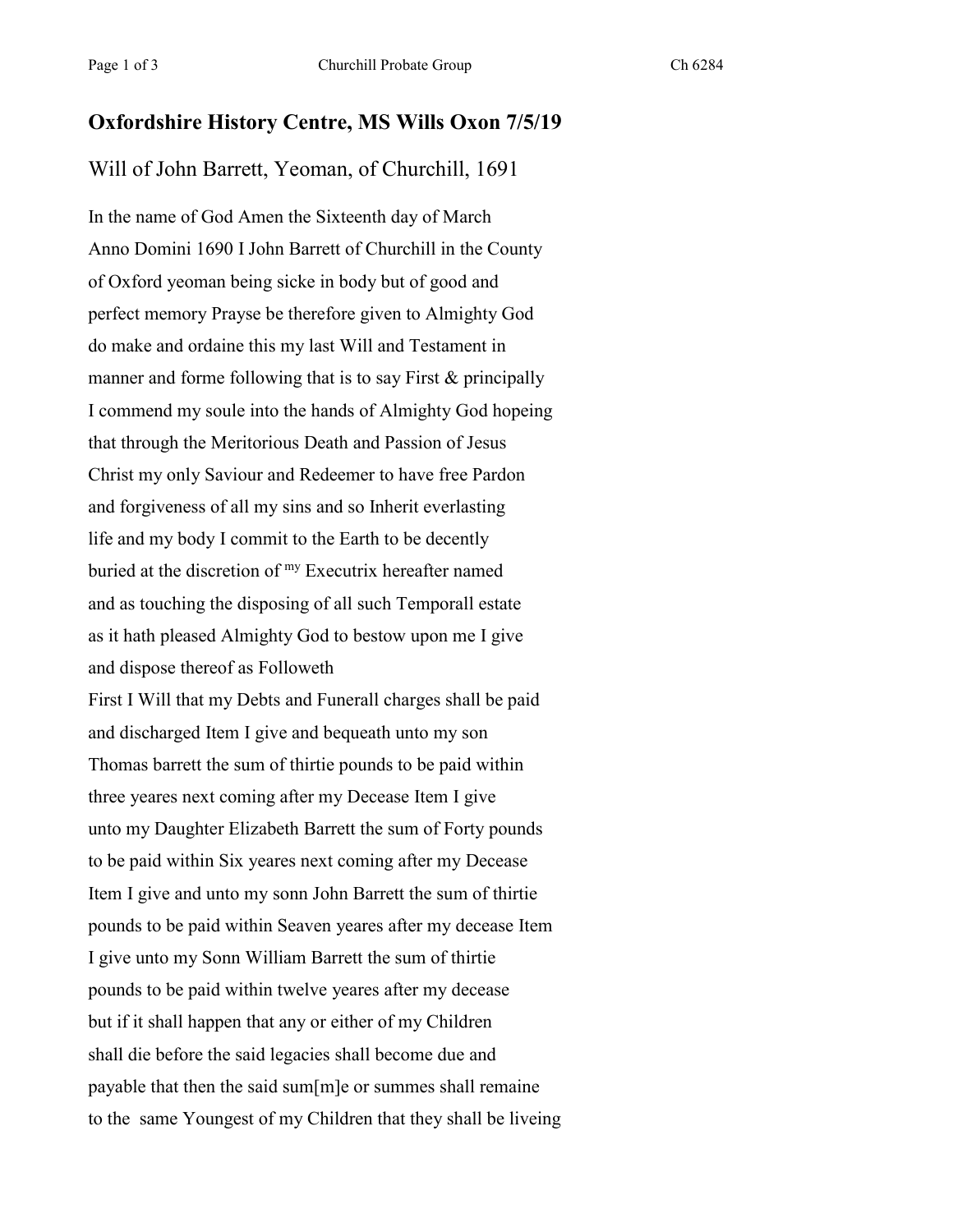Item I give by even portions unto Rebecca my wife the Lease of my house and all that three yard lands thereunto belonging for and towards the education and bringing up of my Children to hold and enjoy the same until my sonn thomas shall come to age and then enioy only that Bay of building below the entry Dureing the term of her life and Then my sonn Thomas to have and enioy the rest of the Messuage or tennement with all the appertenances thereunto belonging yeilding and paying unto Rebecca my wife the summe of tenn pounds a yeare during her natural life at two days of payment in the yeare That is to say upon the First day of May and the First day of November by even and equal porc[i]ons and it shall happen that my sonne Thomas shall refuse or neglect the paying of the money which shall become due and payable to Rebecca my wife upon reasonable demand that then it shall and may be lawfull to enforce the said rebecca my wife to keep have and enioy the premises the same is paid againe and to have to use occupie and enioy as in her first and former estate But if it shall happen my sonne Thomas die before he doth come to age that then my sonne John shall have and enioy the said premises with the appurtenannes there unto belonging when he shall come to age upon the same Con Devac[i]ons that my sonne Thomas was or is to doe and Rebecca my wife if she shall happen to Marrie again that then she shall paie unto my three youngest children Tenn pounds apiece all my movable goods I give unto Rebecca my wife whome I do make and ordaine whole and sole executrix of this my present last Will and testament Revoking all other wills and testaments heretofore by me made In witness whereof I have hereunto sett my hand and seale the day and yeare above written in the presence of